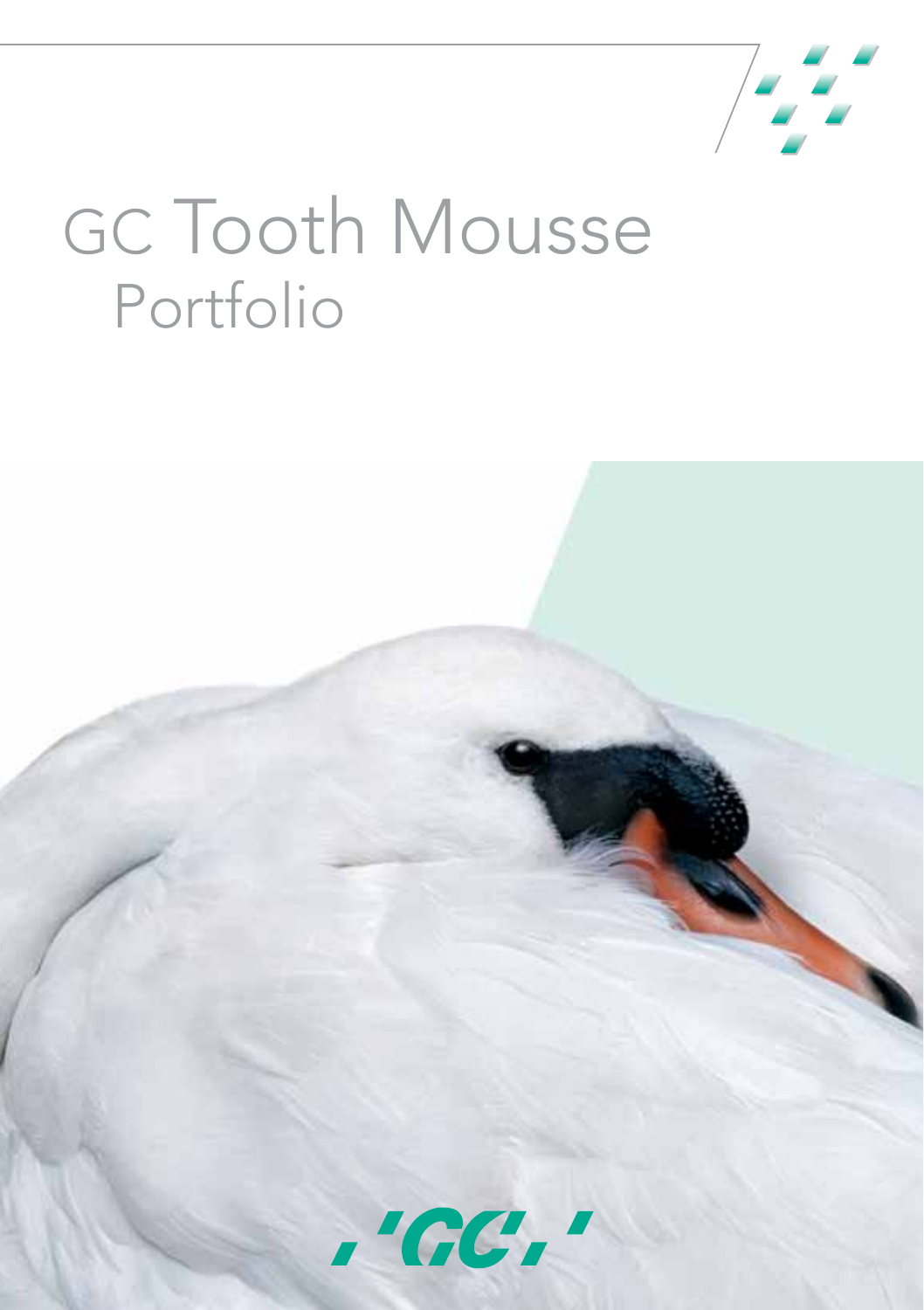Since its introduction in late 2002 (Australia/NZ), **Tooth Mousse** has quickly become a firm favourite with dental professionals as a topical coating for teeth with a myriad of uses.

More and more applications are being found for **Tooth Mousse** and so we thought it would be useful to bring together some of the more common applications in one booklet.

If you already use Tooth Mousse, we hope you may find some additional applications by reading the clinical cases. If you have not yet tried this remarkable product, we hope the growing body of clinical case studies will encourage you to sample it.

## Table of contents Some of the typical questions you are no doubt asked on a regular basis  $\frac{3}{3}$ Tooth sensitivity 4 and 2008 1 and 2008 1 and 2008 1 and 2008 1 and 2008 1 and 2008 1 and 2008 1 and 2008 1 and 2008 1  $\pm 1$ Cosmetic makeovers for every occasion 5 Tooth whitening 5 and 5 and 5 and 5 and 5 and 5 and 5 and 5 and 5 and 5 and 5 and 5 and 5 and 5 and 5 and 5 and 5 and 5 and 5 and 5 and 5 and 5 and 5 and 5 and 5 and 5 and 5 and 5 and 5 and 5 and 5 and 5 and 5 and 5 and 5 Orthodontics 6 What does it all mean to the regular wine taster? The results of the regular wine taster? What to advise in practical terms? 7 Xerostomia 8 Erosion 9 Geriodontic mousse 10 Special needs patients 11 Mousse for hypomineralisation 12 - 13 Mousse for mild fluorosis  $14 - 15$ **Your health 16 - 17**  $\sim$  17  $\sim$  17  $\sim$  16  $\sim$  17  $\sim$  17  $\sim$  17  $\sim$  17  $\sim$  17  $\sim$  17  $\sim$  17  $\sim$  17  $\sim$  17  $\sim$  17  $\sim$  17  $\sim$  17  $\sim$  17  $\sim$  17  $\sim$  17  $\sim$  17  $\sim$  17  $\sim$  17  $\sim$  17  $\sim$  17  $\sim$  17  $\sim$  17 **Dry mouth mousse** 18 Literature 2014 - 2022 - 2022 - 2022 - 2022 - 2022 - 2022 - 2022 - 2022 - 2022 - 2022 - 2022 - 2022 - 2022 - 20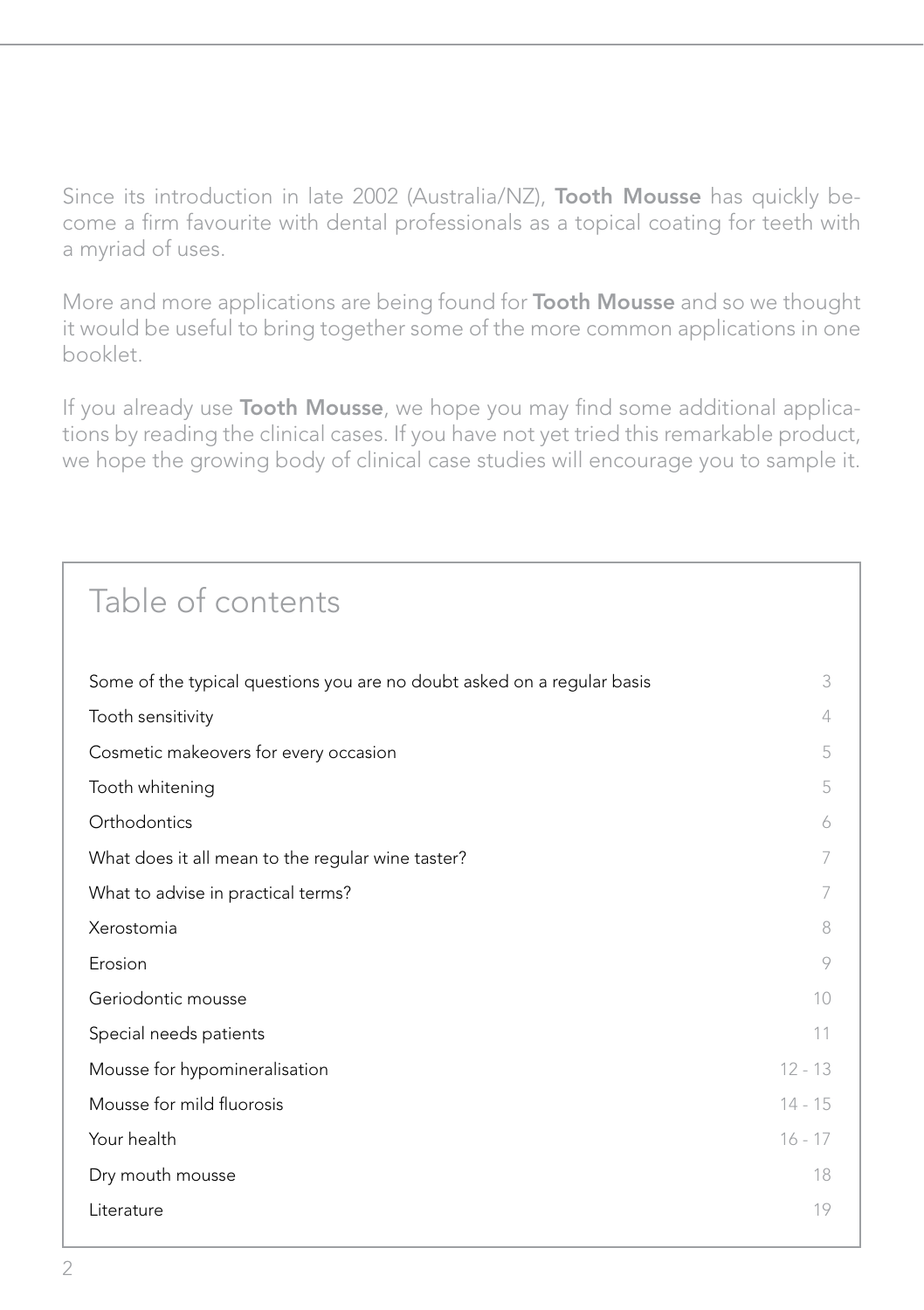

## Some of the typical questions you are no doubt asked on a regular basis are:

- • Why do I need this treatment?
- How much will it cost?
- How to apply Tooth Mousse?
- • When finished how long will it last?

The first two questions are relatively easy but the third & fourth one may require a well rehearsed and complicated response that you often feel uncomfortable with.

How to apply Tooth Mousse?

The application is easy. Apply Tooth Mousse at night/ or in the morning after brushing your teeth – use your finger, a cotton bud or a preformed tray to apply the paste onto your teeth – allow 2 to 5 minutes working time.



When finished how long will it last?

"Well, ahem … it all depends on how well you brush your teeth, the condition of your saliva and the acidity of any accumulated plaque", could be a reasonable reply. Unfortunately it avoids answering the question of longevity.

A different response could be: "If you are able to continue brushing properly, regularly remove all plaque and your saliva is healthy, then X years could be expected. However, you would need to agree to an annual maintenance program where we regularly checked your saliva, plaque accumulation as well as plaque acidity. This would give you maximum longevity and allow us to introduce an early preventive program if we detected any potential problems. The annual maintenance program would cost X. Do you want to go ahead with it?"

"How long should I use Tooth Mousse?" This is another frequently asked question.

Depending upon the clinical case and the reason for prescribing Tooth Mousse, your answer could be, "I would like you use it every day and apply before sleeping. Then come back in X weeks so we can check your saliva or plaque levels and decide if you need to continue using it. There will be an additional charge for a saliva and or plaque test."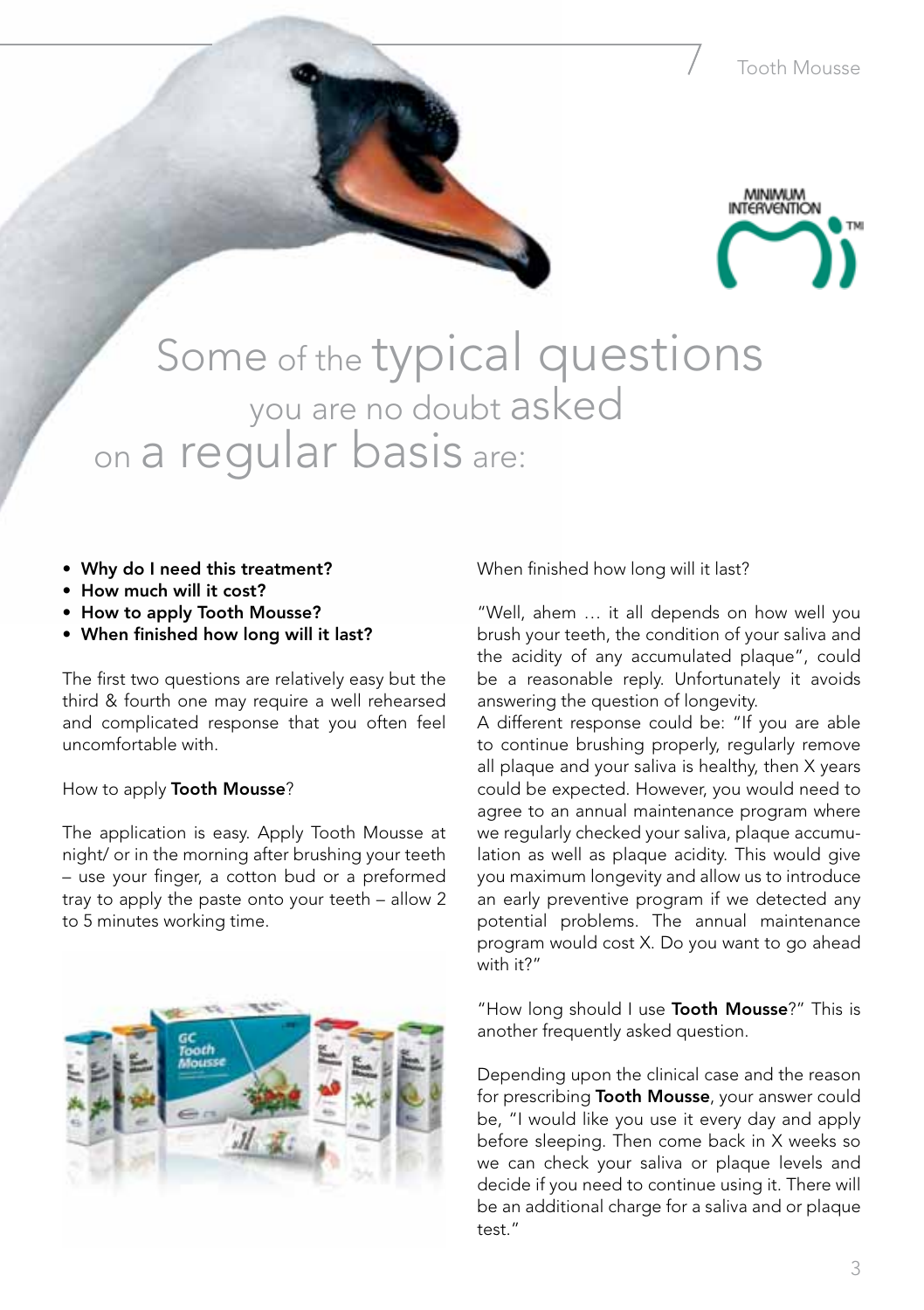

## Tooth sensitivity

10 year old Emma complained of sensitivity of the palatal surface of her maxillary incisor teeth. They displayed a characteristic pattern of tooth loss suggesting dissolution by contact with gastric contents. The other areas of the dentition were unaffected and appeared clinically normal. Her general health was good, however she suffered from moderately severe asthma requiring daily use of a number of maintenance medications. She had a moderate intake of caffeine (140mg/ day) from cola soft drinks. Her daily water intake was low, and she avoided drinking any sizeable volumes of cold water, since this caused a stomach upset. Careful questioning revealed Emma had suffered for some years from gastro-oesophageal reflux, a condition frequently associated with asthma. She noticed that her reflux was less severe on days when she had no cola soft drinks.

Emma's saliva test revealed a low resting flow rate and acidic pH, but normal stimulated parameters. The low pH was explained partly by a negative fluid balance (from the diuretic effects of the caffeine) and by the hyposalivatory effects of her medications. She was advised to eliminate cola soft drinks, since caffeine stimulates gastric acid production and could exacerbate gastric reflux. Emma was also advised to drink warm water slowly, to minimise the stimulation of gastric acid secretion caused by stomach distension. She was referred to her medical practitioner who considered the value of using a H-2 receptor antagonist medication to suppress gastric acid production. Emma was advised to apply Tooth Mousse direcly onto the eroded palatal surfaces and rapidly obtained relief from sensitivity. After 2 weeks, the eroded dentine was covered with a thin layer of Fuji II LC and composite resin for further protection.



| Result:                  |                      |  |
|--------------------------|----------------------|--|
| <b>Hydration Levels:</b> | Low                  |  |
| Viscosity:               | Normal               |  |
| Resting pH:              | 5.6 Moderately acidi |  |
| Stimulated flow:         | 6.0mL Normal         |  |
| Buffering:               | 10 Normal            |  |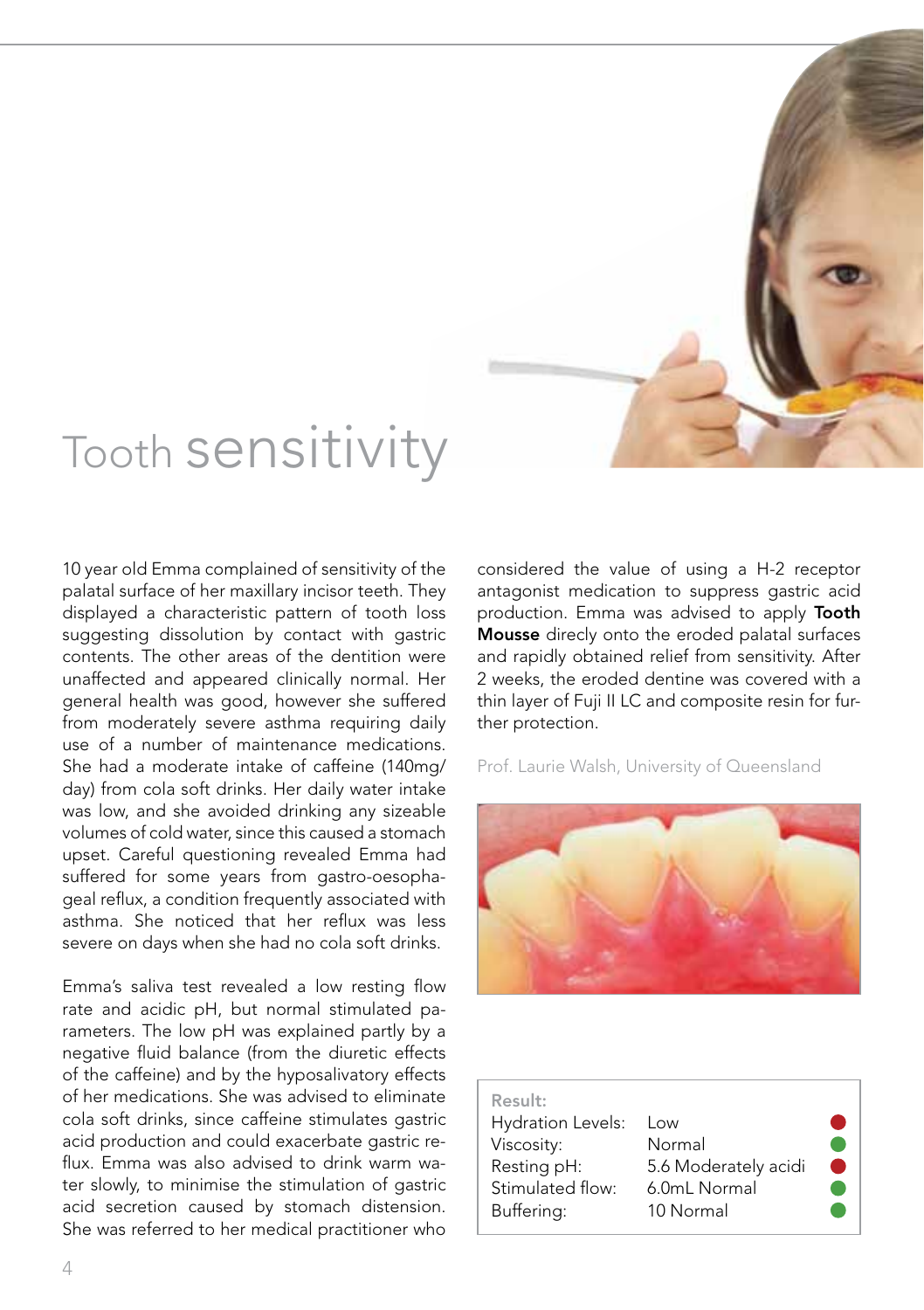## Now you can get a great makeover for your teeth.

## Cosmetic makeovers for every occasion

## Tooth whitening



Before whitening

A difficult case of fluorosis on a 26 year old patient that required two in-surgery power bleaching appointments one month apart. Tooth Mousse was recommended prior to treatment to reduce sensitivity often experienced during this procedure and to give an improved final result. In between appointments Tooth Mousse was applied twice daily.

Dr. Brett Dorney, Pymble NSW



Immediately after the initial whitening appointment with heavy white staining on teeth still apparent



Two weeks after final whitening appointment and twice daily application of Tooth Mousse

"The white staining on these teeth was very intense but after treatment there was an aesthetic improvement and an acceptable result was achieved."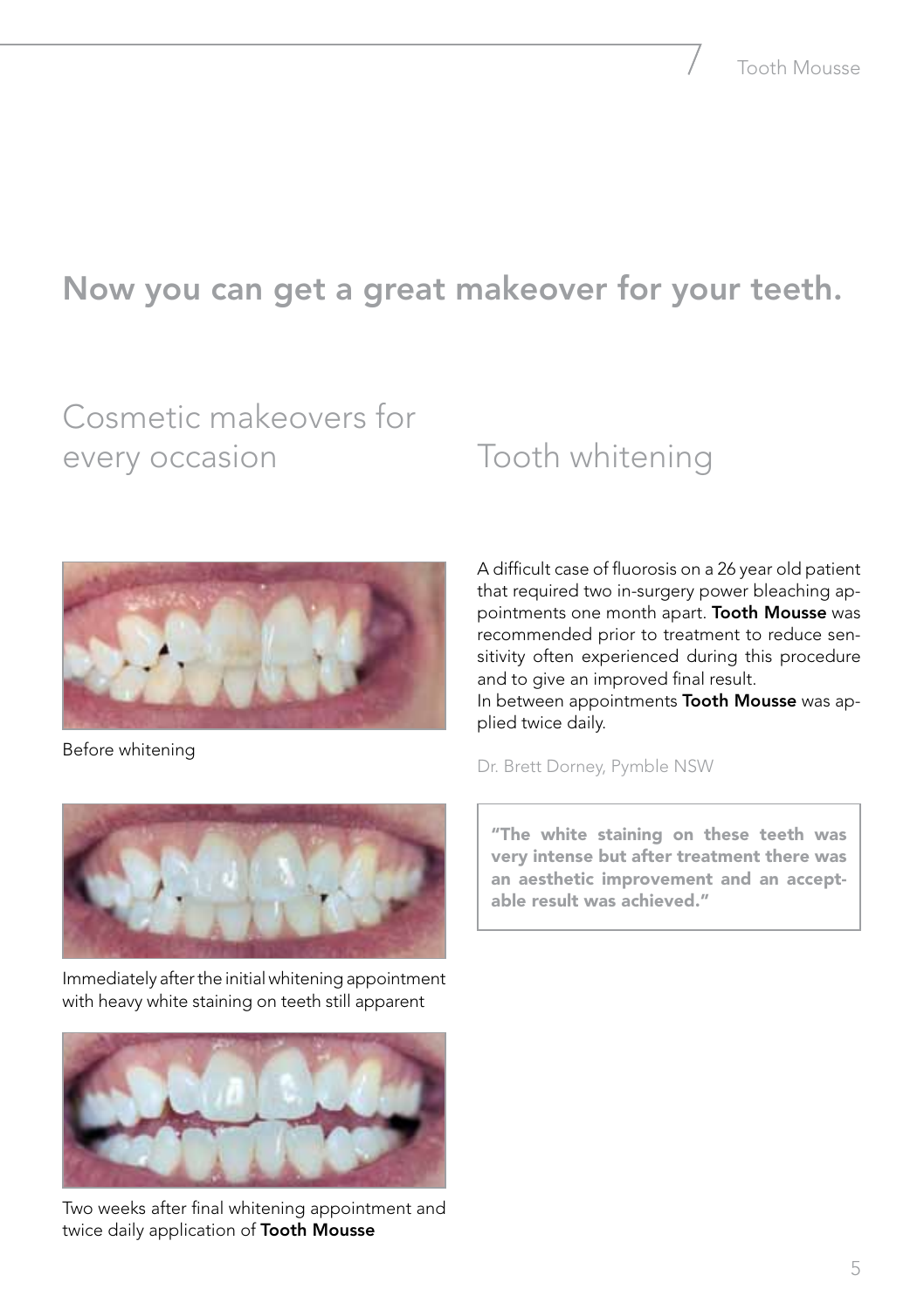## **Orthodontics**

RECALDENT™ CPP-ACP has been shown to have a dramatic effect on white spots especially for patients undergoing orthodontic treatment.

This series of clinical photographs was provided by an orthodontist who used a prototype paste containing 5% RECALDENT™ CPP-ACP following bracket removal.





After 3 months



Immediately after bracket removal A five minute twice daily application produced these results after one month

In order to avoid the incidence of white spots, it is recommended to apply Tooth Mousse twice daily for the entire period that brackets are in place or an extra oral appliance is in use.

Dr Hayashi Yokohama, Japan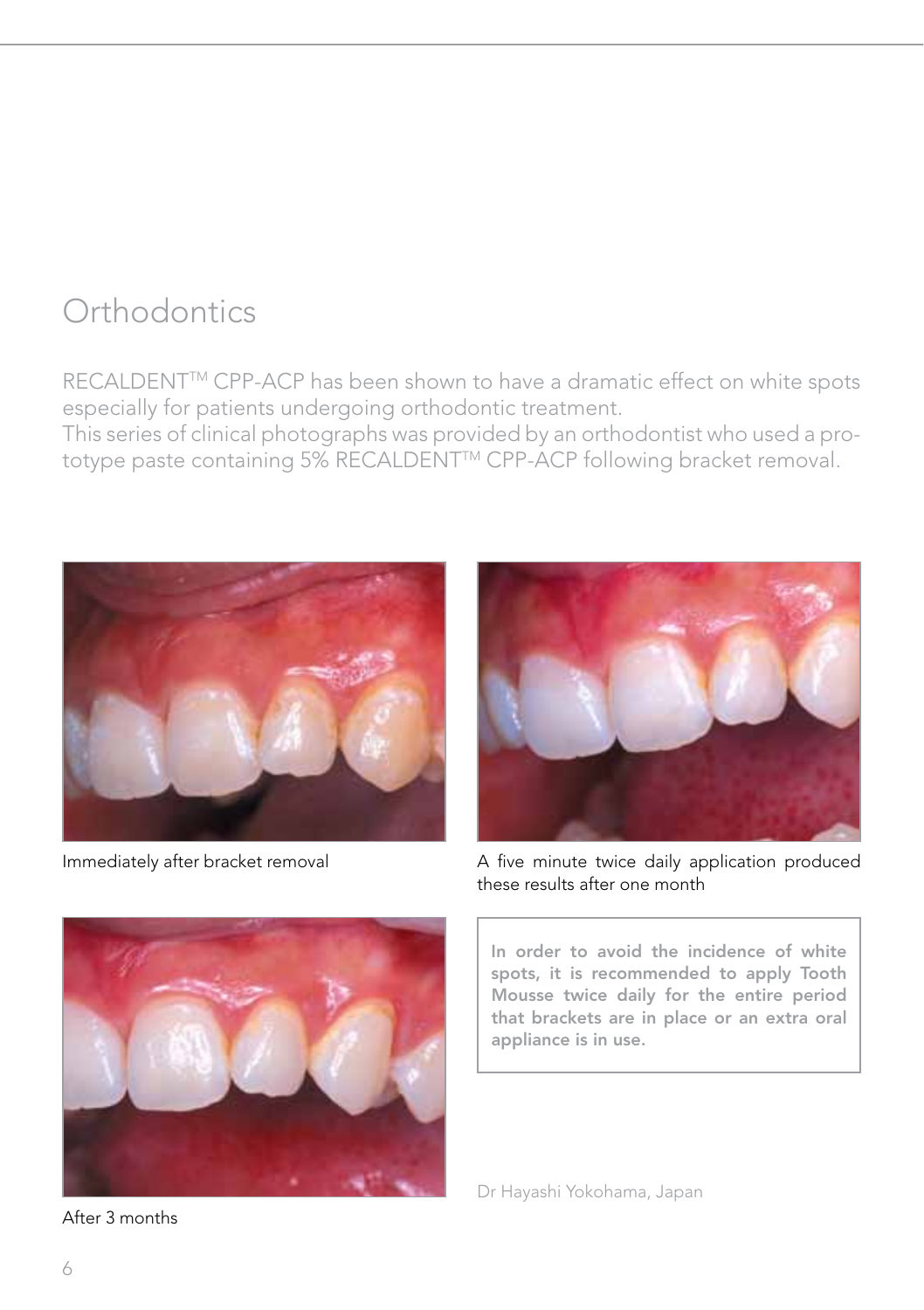# the regular wine taster?

### What does it all mean to What to advise in practical terms?

Whilst the application of fluoride agents has so far acted as a desensitiser, the new and exciting RECALDENT™ CPP-ACP breakthrough can potentially reverse some of the damaged dental structures which are exposed to short, repeated acid attacks, such as when wine sampling.

Interestingly, research comparing the effects of both fluoride 1000ppm and 2% CPP-ACP shows that, whilst fluoride causes a hypermineralised outer layer, CPP-ACP increases the mineral content within and through the subsurface layers.

Prof. Laurie Walsh, University of Queensland says: under acidic conditions, CPP-ACP releases calcium and phosphate ions thereby supersaturating the enamel, reducing demineralisation and increasing remineralisation.

Recommend/prescribe some of the RECALDENT™ CPP-ACP containing products.

Currently there is a range of RECALDENT™ chewing gums (not available in Europe) in adults' and children's flavours, as well as Tooth Mousse.

Use these products as well as topical fluoride and fluoride mouthwashes in order to maximise the longevity of the teeth.

RECALDENT<sup>™</sup> gum is very handy and beneficial between tastings of white wines as it immediately raises the pH of acidic saliva, making it difficult for plaque to adhere to tooth surfaces. High fluoride toothpaste and acidulated phosphate fluoride rinses should also be used regularly.



Dr Gilbert Labour is a wine judge and reviewer for a number of food and wine magazines.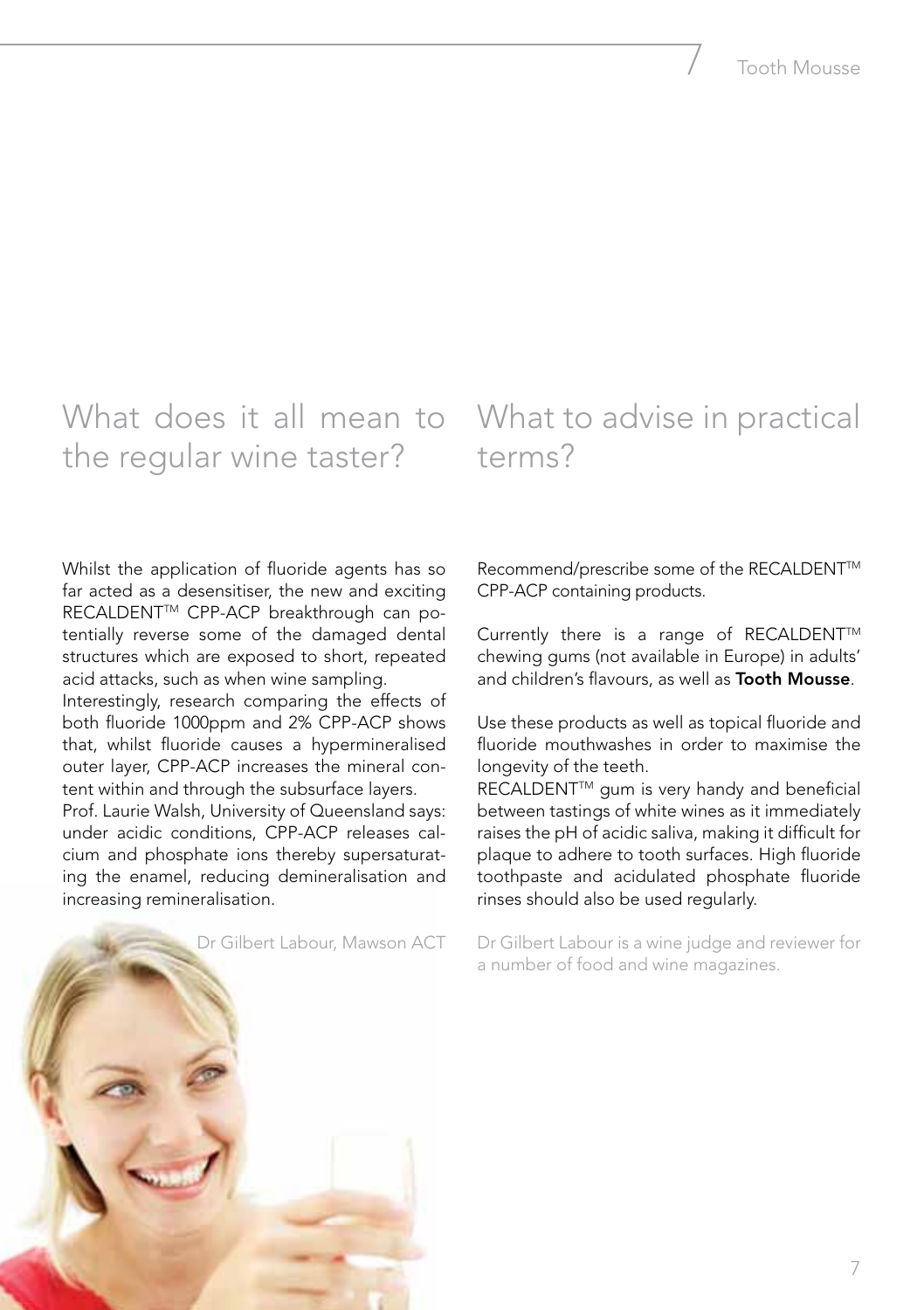### Xerostomia

#### HELEN

Helen, a 55 year old school principal, complained of marked sensitivity to cold and air affecting many of the root surfaces of her teeth. This problem began six months ago but has become more severe over time. She has also noticed small cavitations appearing on some of the root surfaces. Coincidentally, Helen has noticed increasing dryness in both her mouth and eyes. Her general health is good and she has no other health problems. Clinical examination revealed that the exposed root surfaces of the maxillary anterior teeth are affected by erosion and are extremely sensitive to air and thermal stimuli. Root surface caries lesions are present on the lower anterior teeth. Saliva testing revealed an acidic salivary pH, both at rest and when stimulated. She also had depressed salivary buffering capacity. A lifestyle analysis revealed that Helen did not consume either caffeine or alcohol, and had a water intake of more than 2 litres per day. The combination of depressed salivary parameters and ocular dryness in a female patient of this age is suggestive of primary Sjögren's syndrome. Serological testing and a labial salivary gland biopsy confirmed this presumptive clinical diagnosis. In the light of her ongoing caries and erosion problems, Helen's home care program included **Tooth Mousse** twice daily, a saliva substitute, and intermittent chlorhexidine gel therapy once per week to suppress harmful bacteria. After restoring her cavitated areas with



Fuji VII (or alternatively with a combination of Fuji VII and composite resin), Helen was then enrolled in a three-monthly maintenance program to ensure regular review of her status and to provide ongoing fluoride varnish applications to the atrisk tooth surfaces.



| Result:                  |                  |  |
|--------------------------|------------------|--|
| <b>Hydration Levels:</b> | Low              |  |
| Viscosity:               | Frothy, bubbly   |  |
| Resting pH:              | 5.6 Acidic       |  |
| Stimulated flow:         | 3.5mL Low        |  |
| Buffering:               | $4 \mid \circ w$ |  |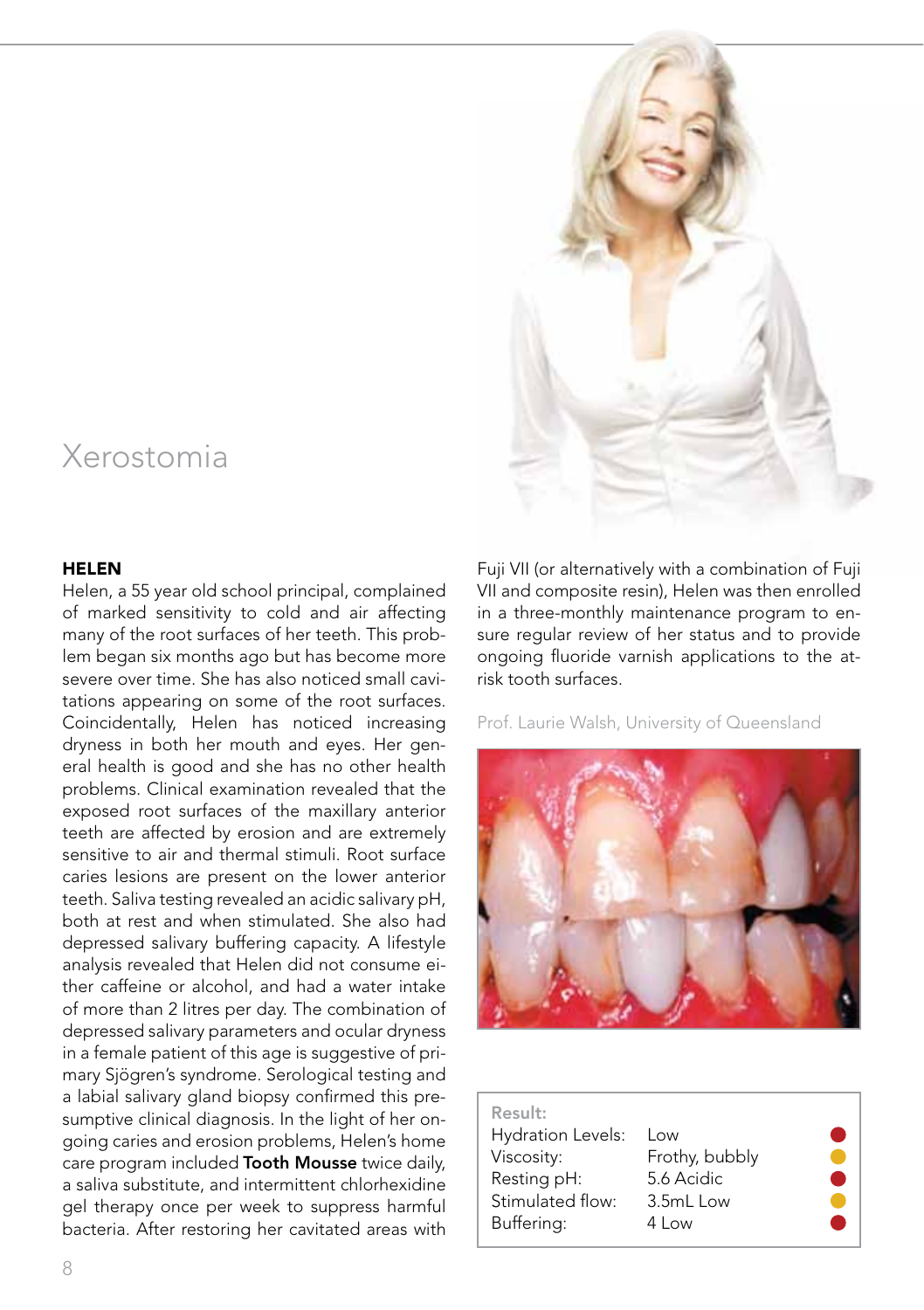### Tooth Mousse



### Erosion

#### **ALBERT**

Albert is a 72 year-old retired construction engineer. He had experienced rapid wear of his teeth over the previous 5 years, and was seeking cosmetic treatment. Albert suffered from obstructive sleep apnoea and had been using a continuous positive airways pressure (CPAP) mask at night as part of the management of this condition. Clinical examination revealed marked loss of tooth structure, with overclosure and forward posturing of the mandible to gain occlusal contact between the anterior teeth.

Saliva testing indicated an acidic resting salivary pH and also when stimulated, as well as a moderately depressed salivary buffer capacity. A lifestyle analysis revealed that Albert had a high intake of both caffeine (400 mg/day) and alcohol (5 standard drinks per day), but he drank little water. The diuretic effect of these two agents was substantial in his case, and added to the dehydrating influence of the CPAP therapy. Albert was recently diagnosed with insulin-dependent (Type 2) diabetes mellitus, which may have exerted an additional negative effect on his fluid balance. The low flow, pH and buffer parameters contributed directly to his current complaint of tooth wear through softening of the remaining tooth structure.

Albert's dental management included lifestyle modifications, to increase water intake and reduce

his consumption of caffeine and alcohol. He was then placed on a remineralisation program using Tooth Mousse for 4 weeks, after which time his salivary parameters were re-checked and found to be normal. He then underwent rehabilitation of his occlusion.



| Result:                  |            |  |
|--------------------------|------------|--|
| <b>Hydration Levels:</b> | Low        |  |
| Viscosity:               | Sticky     |  |
| Resting pH:              | 5.6 Acidic |  |
| Stimulated flow:         | 2.5mL Low  |  |
| Buffering:               | 5 Low      |  |
|                          |            |  |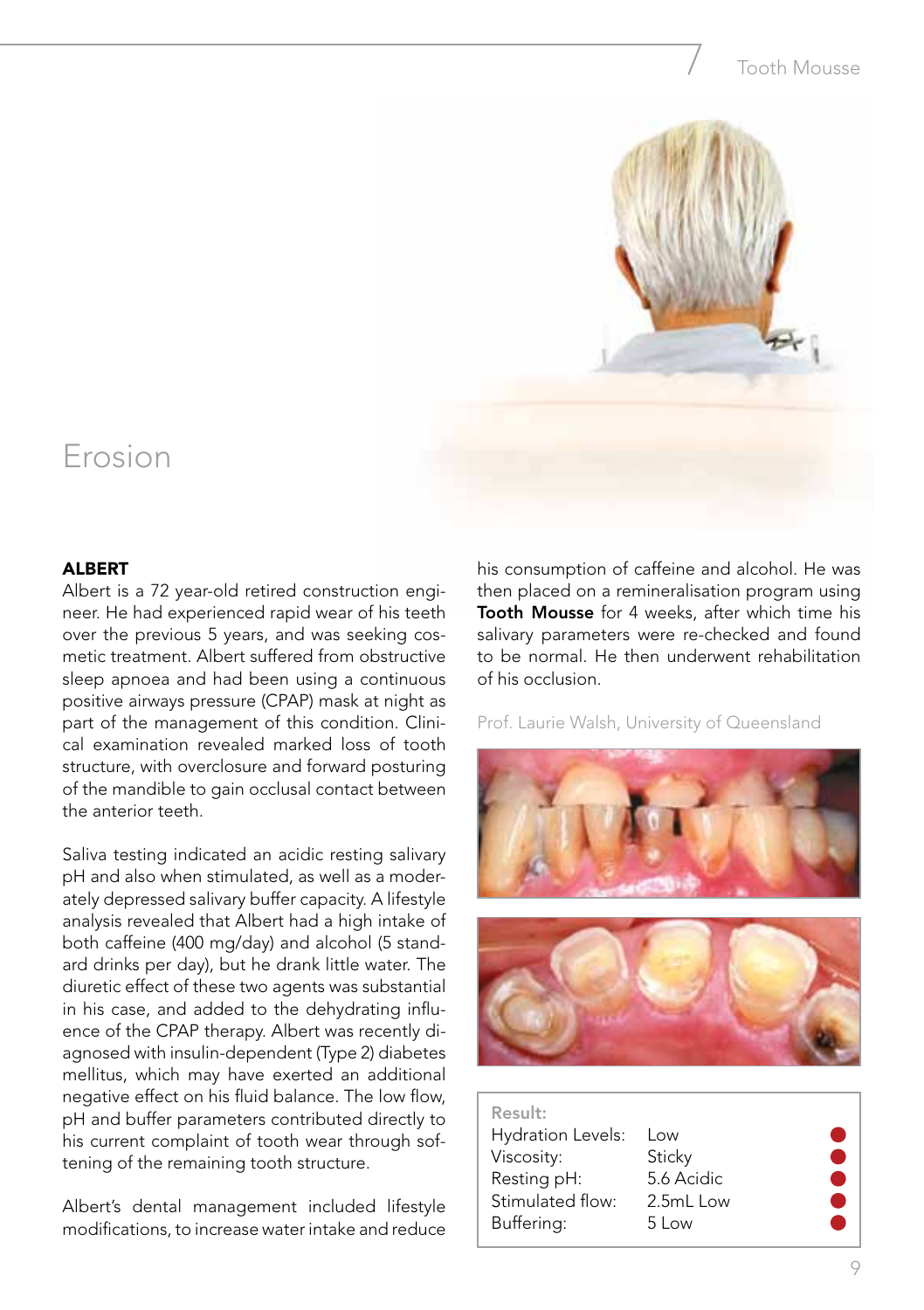## Geriodontic mousse

Elderly patients with salivary dysfunction (dry mouth) linked to their medical conditions or their medications can undergo a rapid increase in the risk of both coronal and root surface caries. By elevating levels of calcium in saliva and dental plaque, Tooth Mousse can reduce the harmful effects of plaque-derived acids and drive remineralisation.



The primary root surface caries lesion on the buccal aspect of tooth 33 has hardened and undergone arrest. It is free of plaque and is not likely to breakdown in the future as it is now hypermineralised.

Prof. Laurie Walsh University of Queensland



Antonio has type II diabetes mellitus, and at the initial presentation had active caries and untreated periodontitis. His diabetic condition was undiagnosed until recently, and was a major contributor to his impaired salivary flow rates.



After instituting a home care program to promote remineralisation and a series of appointments for periodontal debridement and restorative work, the situation has improved. Daily use of Tooth Mousse used in conjunction with a triclosan-releasing toothpaste (Colgate Total™) and flossing is a useful protocol for Antonio's home care over the long term.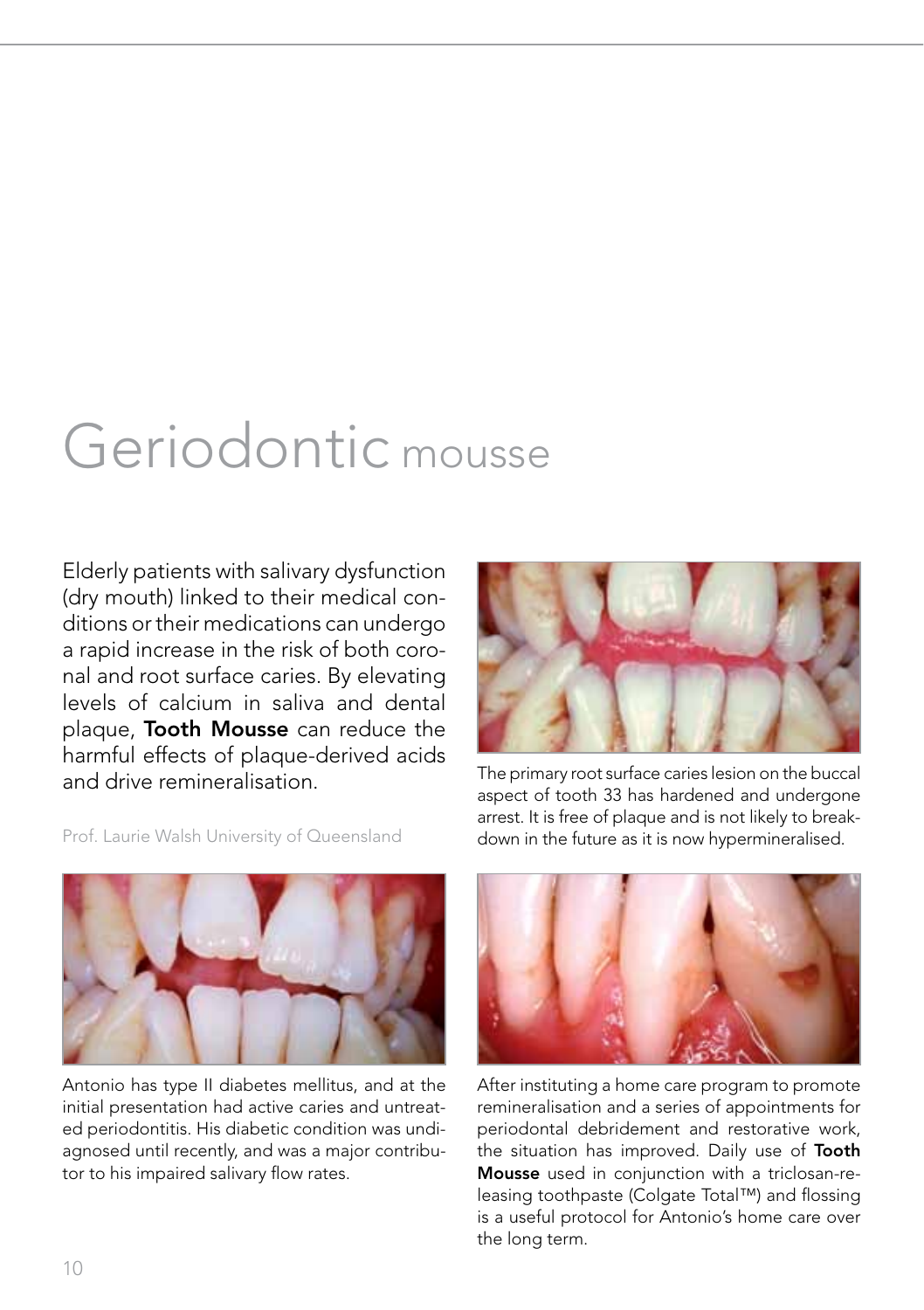## Special needs patients

FOLLOWING RADIATION TREATMENT JACK is 79 and underwent radiation for a palatal tumour in December 2002. Initial fluoride application commenced immediately following treatment but was discontinued in June 2003 due to allergy concerns, because he had developed significant rashes, eythematous areas and spontaneously developed osteoradionecrosis that had to be treated with hyperbaric oxygen. In June 2004 Jack was prescribed Tooth Mousse. Since then he has been able to sleep continuously for 6 hours each night, whereas previously he would awaken every two hours due to dryness of the teeth and mouth.

Dr. Liz Coates, University of Adelaide



Bony sequestra post radiation treatment 15 months after radiation treatment



"Initially we had expected it would take months or years before the benefits of Tooth Mousse could be positively evaluated in relation to a home care protocol, but the quality of life improvement was almost immediate." Dr Liz Coates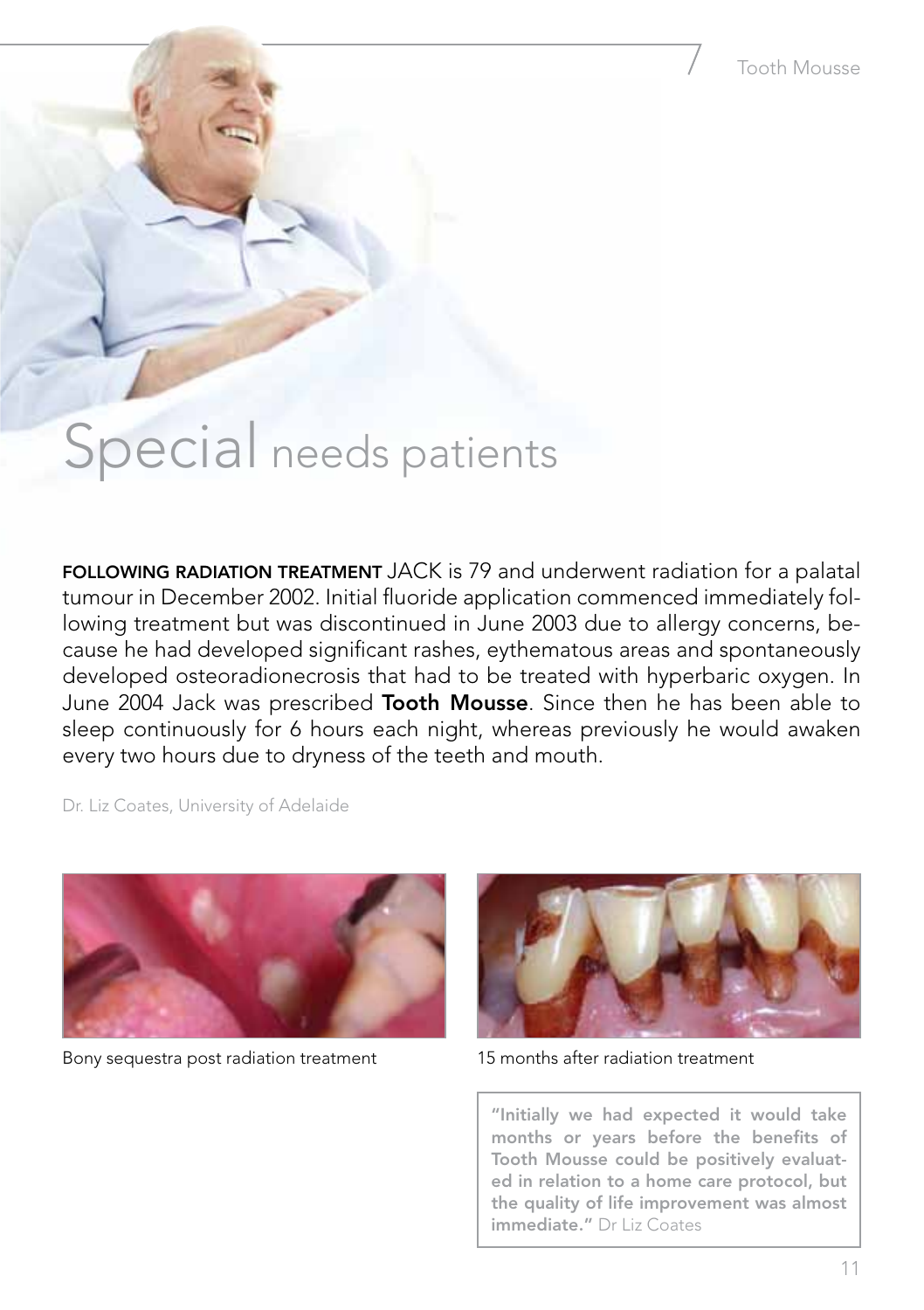# Mousse for hypomineralisation

### MEET SANDRA - 24 YEARS OLD

The strategy of enamel subsurface regeneration can be applied to some cases of enamel hypoplasia where impaired enamel formation results in the accumulation of water in voids within the enamel, causing opacity. In cases where the lesions are poorly defined, the use of Tooth Mousse can provide a useful improvement in the patient's appearance following a very conservative treatment approach.

As with fluorosis, it is important to maximise the microscopic porosity of the enamel surface overlying the defect, by etching combined with gentle microabrasion. Tooth Mousse is then applied immediately and the patient continues to apply Tooth Mousse each evening immediately before bed. The treatment sequence can be repeated several times (e.g. with appointments spaced several weeks apart) to gain a greater effect.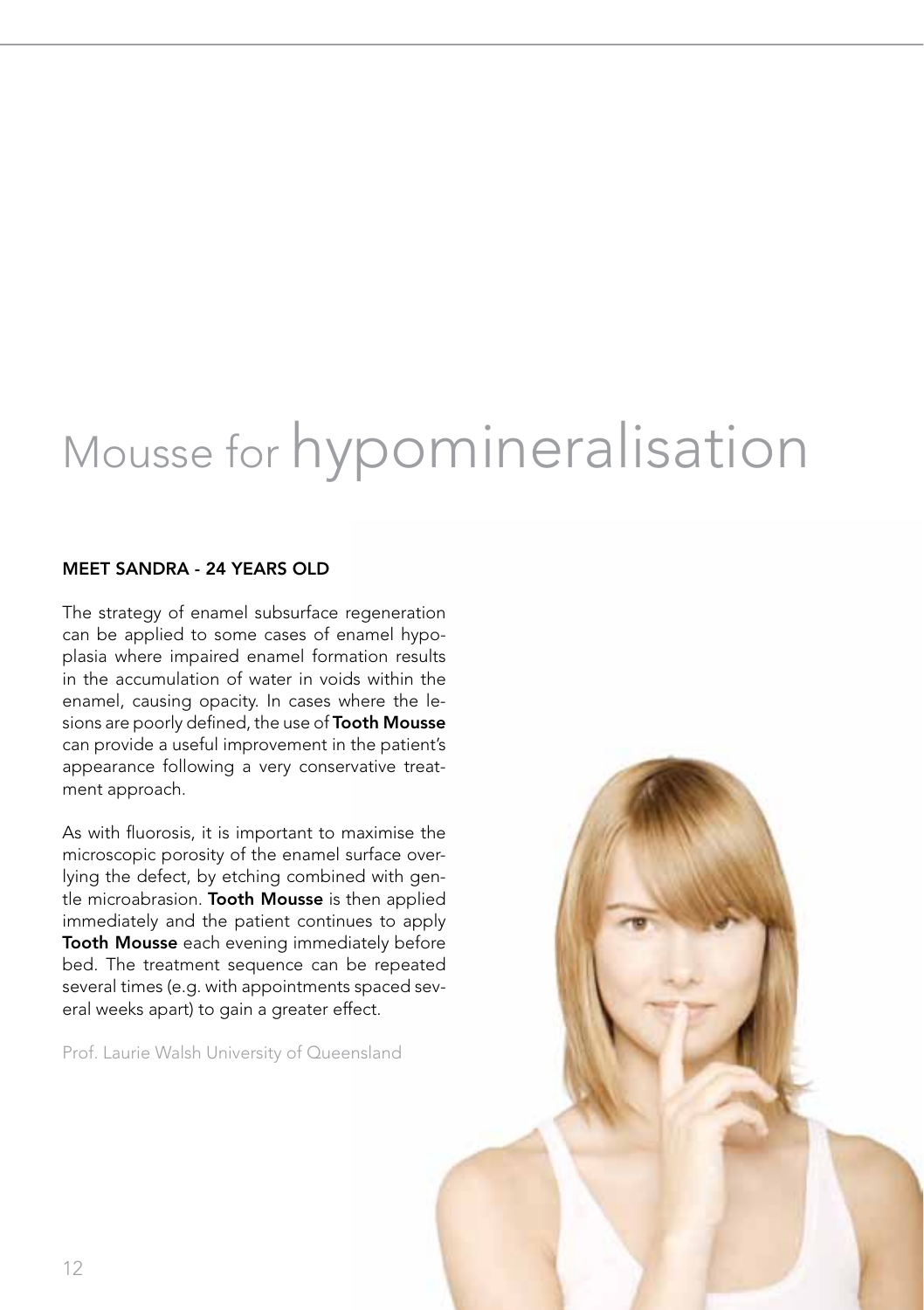

In this patient, there is enamel hypoplasia which is limited to the incisal third of the labial enamel of the two maxillary central incisors. The lesions are poorly demarcated, which is a positive sign as it suggests a shallow depth and thus a greater effect from the treatment.



A conventional 37% phosphoric acid gel is applied to the lesions and the surrounding normal enamel for one minute.



After surface conditioning, the surface enamel is more porous.



After four weeks of nightly application of Tooth Mousse, the visible appearance of the lesions has reduced.

'My dentist explained that the white marks on my front teeth were due to a defect in the enamel when the teeth were originally formed.

These ugly marks started to disappear after using Tooth Mousse.'



After six weeks the effect is even more pronounced.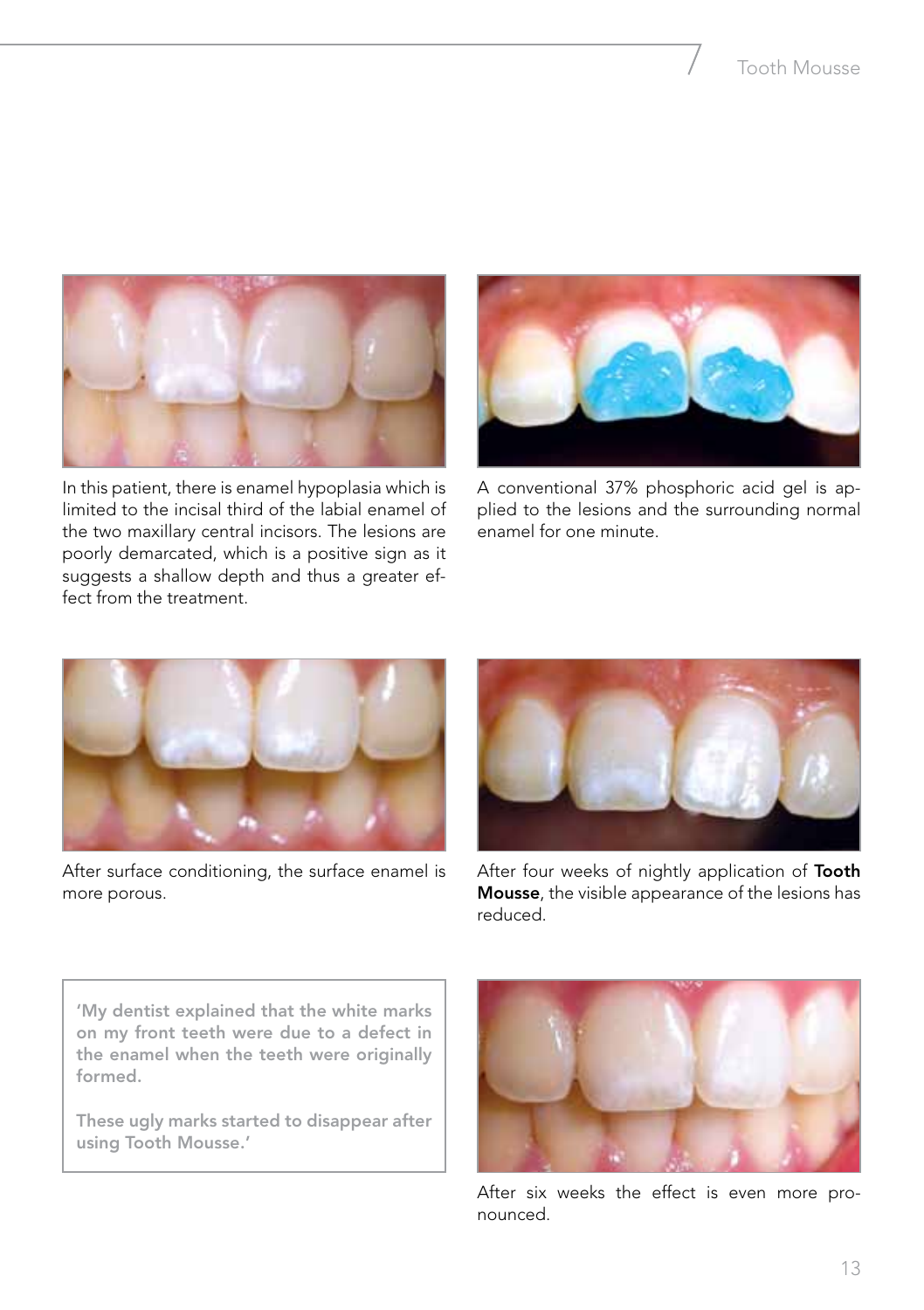## Mousse for mild fluorosis

#### DARRYL - 21 YEARS OLD

In many cases of mild fluorosis, a single treatment sequence of etching / microabrasion followed by Tooth Mousse can achieve the desired result. Patients should be instructed that the visual effect occurs through a slow chemical reaction, and thus should expect to see changes over several weeks rather than instantly.

Darryl is completing his university studies and his lifestyle poses a number of challenges for effective remineralisation. He has regular sporting involvements with competitive rowing, which places him at risk from dental erosion should his fluid balance situation not be kept in check. Darryl's teeth have the benefit of being formed with optimal systemic fluoride exposure (in his case from fluoride tablets), and he has remained caries free to this point. Because of its higher acid resistance, Darryl's enamel should be less prone to tooth wear driven by erosive factors such as subclinical dehydration and the intake of acidic sports drinks, although he will, of course, still be prone to attrition in the normal pattern. There is good evidence that incisal, palatal, occlusal and non-occlusal erosion is less common in patients who have optimal systemic fluoride exposure, however in the mandibular molar sextants, prior fluoride exposure does not appear to protect against occlusal erosion. A useful reference is the paper *'Prior fluoridation in childhood affects den-*

*tal caries and tooth wear in a south east Queensland population'* by Carolyn Teo et al. Australian Dental Journal. 1997 Apr;42(2): 92-102.)

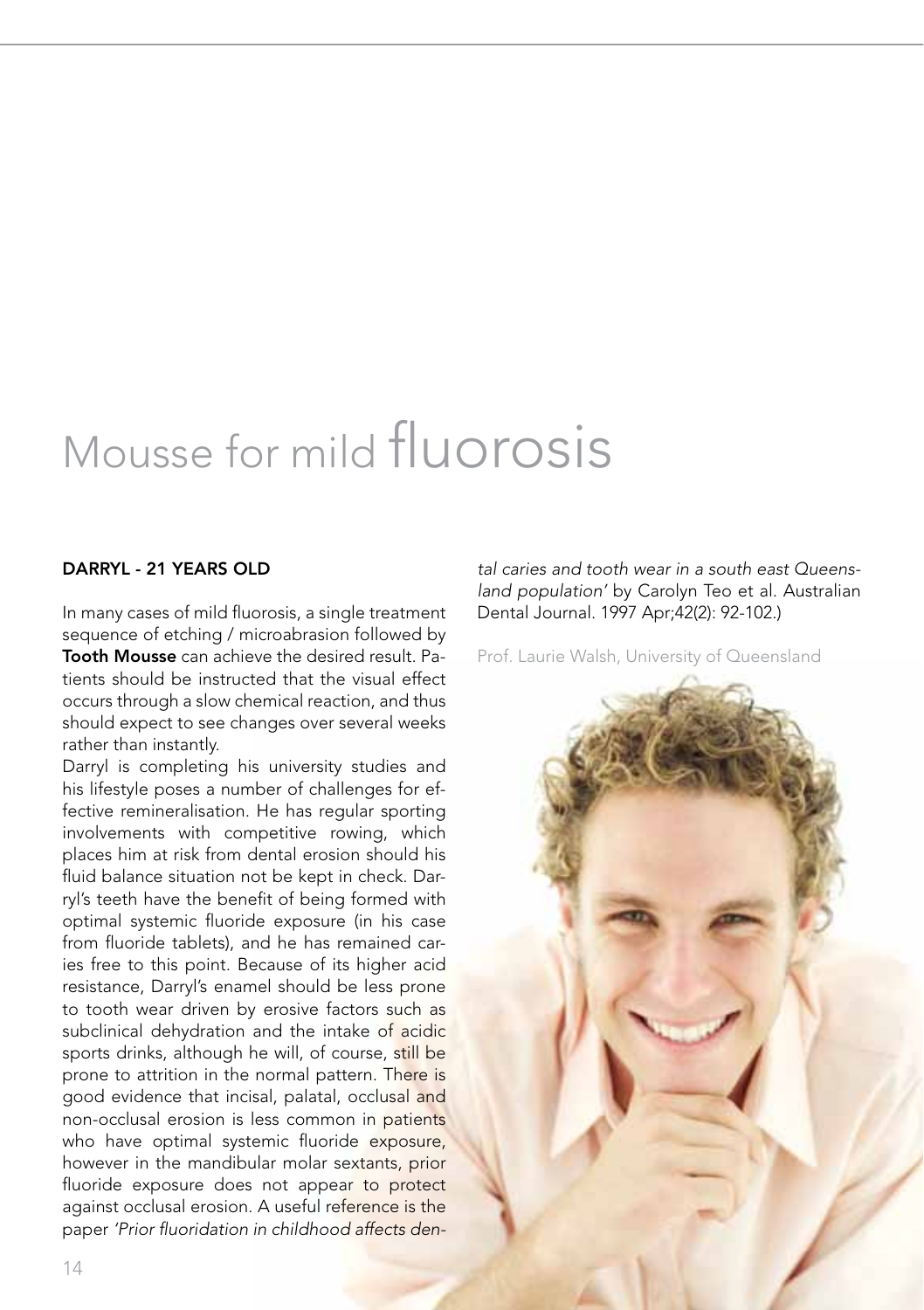

The pre-treatment view shows<br>mild fluorosis with "snowmild fluorosis with capped" anterior teeth.



At the end of the first appointment, three cycles of etching / microabrasion have led to a reduction in the area of the opacities. A two minute etching time was used for each cycle.



After four weeks of nightly application of Tooth Mousse, the remaining opacities have been replaced by enamel with a normal optical appearance.







This image shows the visual effect of the treatment on the maxillary central incisor teeth.







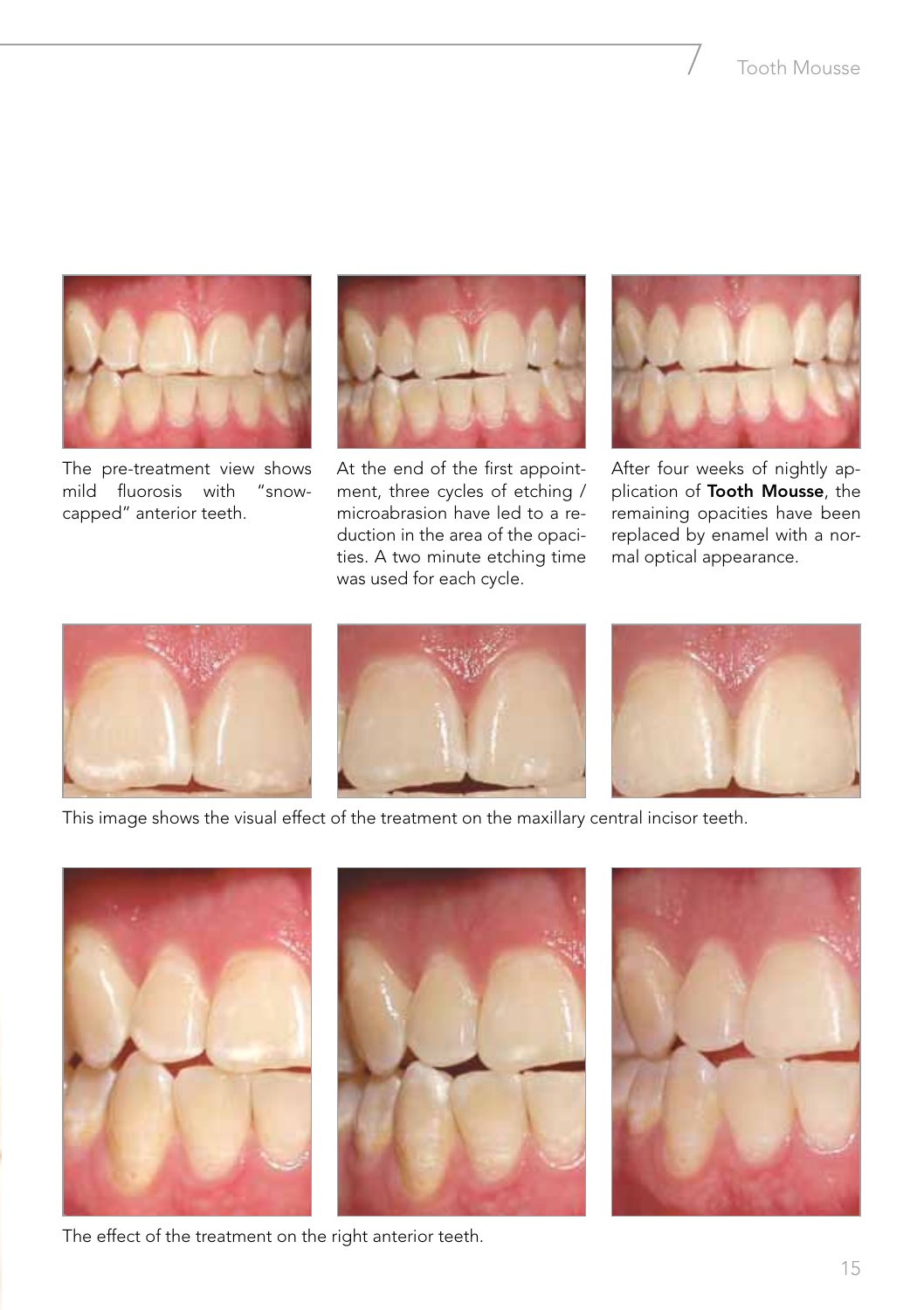

### Your health

### I COULDN'T CLEAN MY TEETH FOR 11 YEARS

An allergy to toothpaste meant Corrina Hawkins hardly cleaned her teeth since she was 12. Now at 23, Corrina has four crowns and almost all her teeth are filled.

By the time she was 17, she had lost her front teeth, and her smile glinted with fillings. Ever since her early teens Corrina's teeth have been slowly decaying.

reprinted from 'Womans Own' UK edition\* April 2005

But the truth is that until recently, the mum of two children, Tyler, six and Molly, two had hardly cleaned her teeth since the age of 12. Her mouth was so sore with recurring outbreaks of ulcers that she couldn't bear to put a brush anywhere near her teeth. Along with the ulcers, Corrina also suffered with a numb tongue.

'I started getting mouth ulcers when I was about 10. And not just the odd one like most kids. I'd wake up with a mouthful, and they were so painful.

'One lot would clear up and then another outbreak would start. My friends were used to me being unable to talk because my tongue was completely numb. At one point, the numbness lasted three days. I couldn't say a word the whole time.'

When her mouth was like this, Corrina couldn't even touch her gums with a toothbrush – let alone give them a decent scrub.

'It meant I was only brushing my teeth when the ulcers healed – which was every other week.'

Then, five years ago, when she was 18, her husband, Nick, urged her to investigate the cause of ulcers. Her dentist suggested that she keep a diary in order to figure out what triggered them. 'It didn't take long to realize that I was allergic to toothpaste', she says.

It's a reasonably common problem, although not many people suffer as badly as Corrina. Most eventually find a toothpaste that doesn't cause problems, according to a spokesman for the British Dental Health Foundation.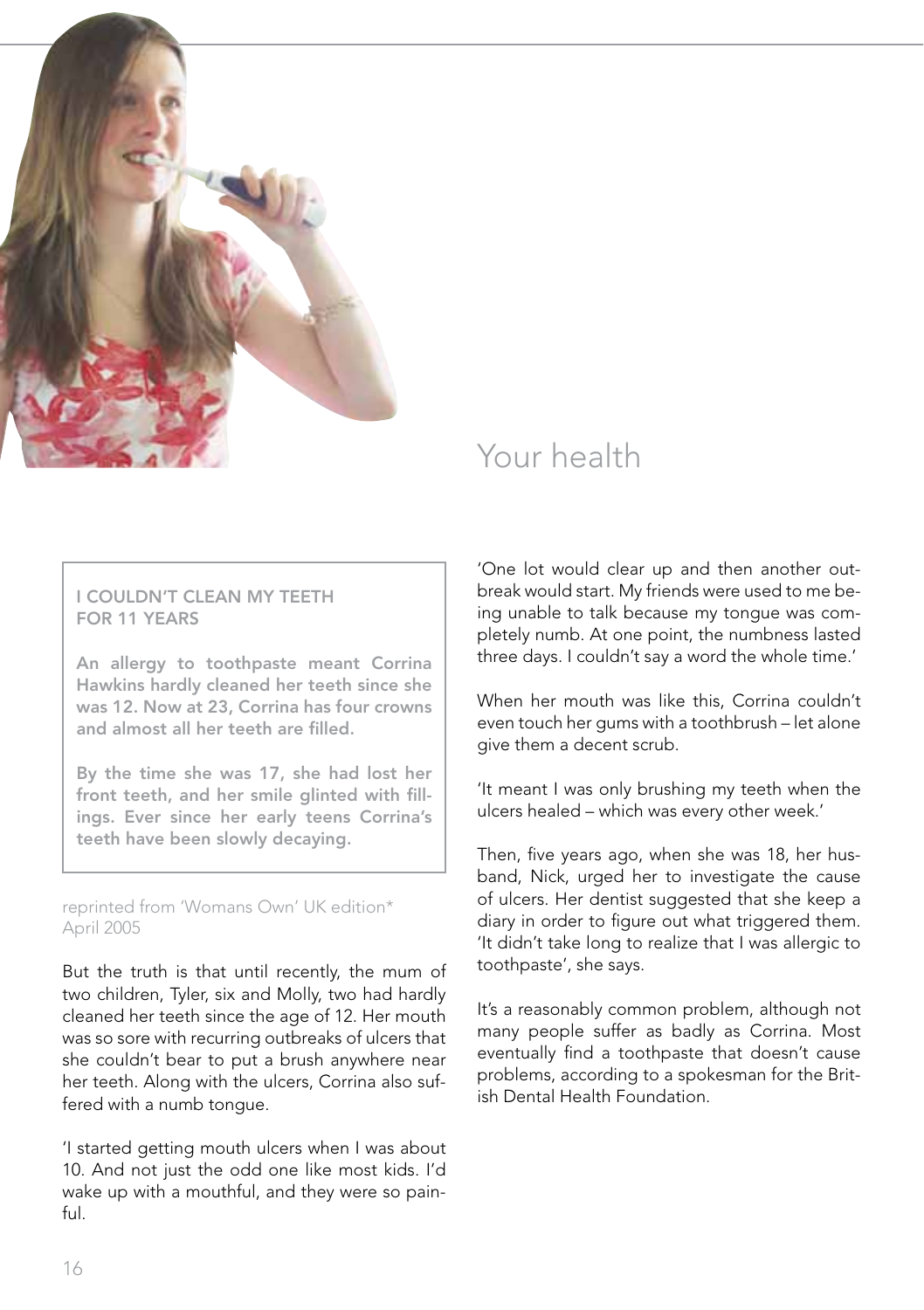### Tooth Mousse

Over several months, Corrina tried every kind of toothpaste available. But when she couldn't find one that didn't give her mouth ulcers, she gave up looking and was forced to find ways around the problem.

'I could brush my teeth as long as I didn't use toothpaste. I also found I could tolerate fluoride mouthwash, so bad breath was never a problem. I used an abrasive polish weekly to make my teeth feel clean – although I couldn't use it too often or I would have damaged my teeth.

'Sometimes my mouth felt so awful I'd squeeze toothpaste on my brush, scrub my teeth for five minutes and then put up with the ulcers and numbness. It sounds terrible but I've probably only cleaned my teeth about 20 times in the last three years.'

But Corrina was careful to go to the dentist every six months. 'With each visit I'd have a couple more fillings. I knew I was facing losing all my teeth by the time I was 30.

'My mouth was a mess. I'd already had veneers on my front teeth, but they cracked so I had to have them removed and crowns fitted. It was really horrible. But I had no alternative. I couldn't cope with the pain and inconvenience of the ulcers and numbness.'

Then in November 2004, Corrina heard about a new gel called Tooth Mousse, which helps prevent tooth decay by reducing levels of acid in saliva.

The mineral-rich fruit-flavoured gel, being hailed as 'the first all-round conditioner for the mouth', is rubbed onto the teeth and gums.

Researchers claim the gel can halt, and even reverse early tooth decay, and dentists predict it can help treat dental decay without the need for drilling.

'A high level of acid in the saliva attacks the tooth enamel, starting the damage that ends with cavi-



ties and decay', explains Edinburgh dentist James Andrews.

'This new gel prevents tooth decay by reducing levels of acid in the saliva, as well as strengthening teeth by feeding calcium and phosphorus deep into the dentine.'

Before she started using Tooth Mousse, Corrina had her saliva measured. The results were shocking. 'A strip of testing paper showed my saliva was more acidic than lemon juice or vinegar – and about on a par with car battery acid! No wonder my teeth were in such an awful state.'

Corrina used the gel on her teeth and gums, and was careful to avoid food or drink for half and hour afterwards. 'I don't use it as toothpaste as such – but that's actually how it's working out because my teeth feel so much cleaner', she says.

Two weeks later, she had another saliva test and this time the strip of paper gave a very different result. 'I'd got rid of all the excess acid in my saliva – which should mean my teeth will be protected against further decay.

'In any case, my mouth feels good, and my teeth are looking shinier and whiter. I'm still not using toothpaste, but for the first time in ages, I really feel like smiling.'

\*Permission from author Jane Feinnman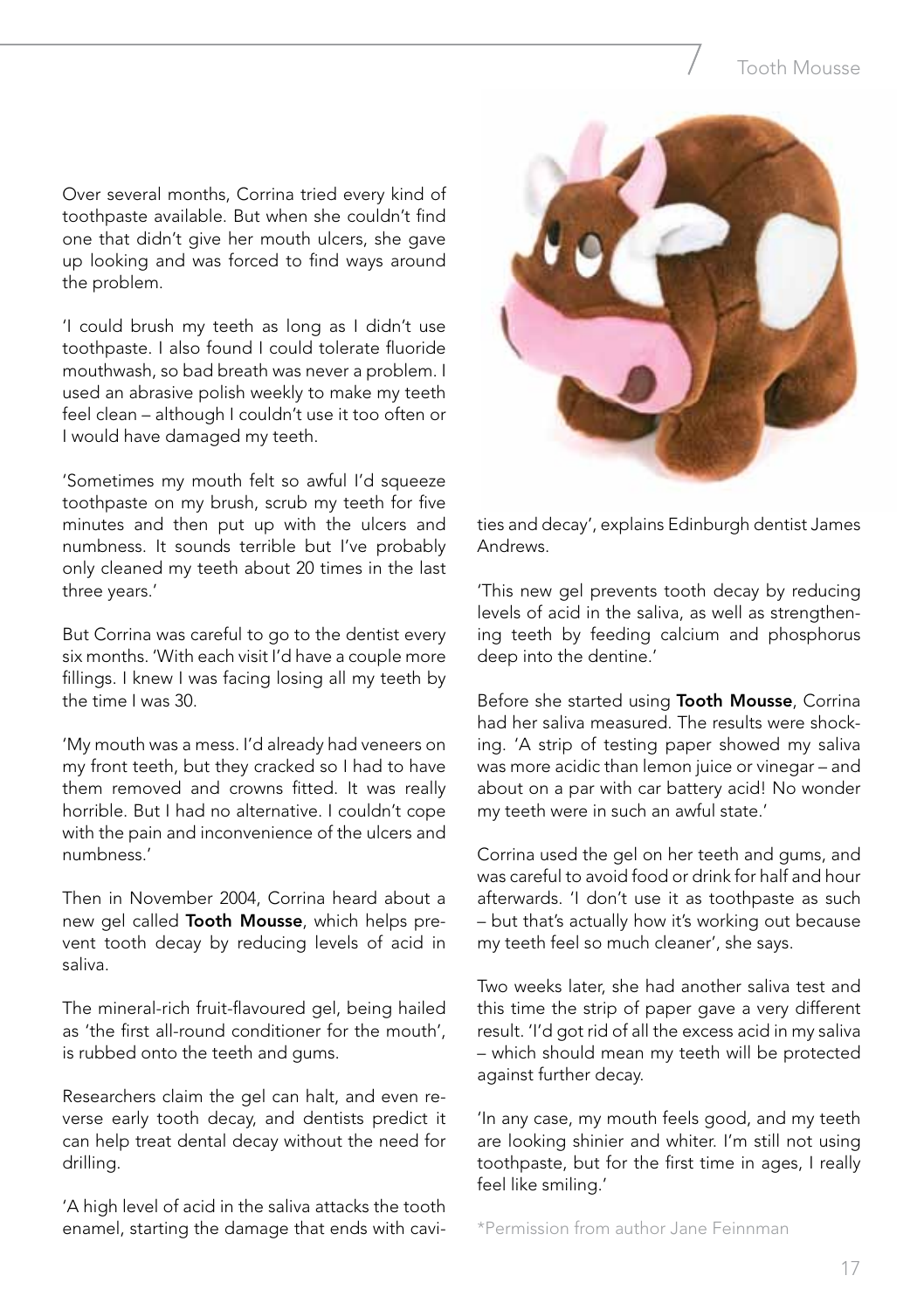# Dry mouth mousse



In patients with overdentures, the development of a low oxygen, low salivary access environment beneath the overdentures can lead to the rapid progression of caries in the supporting teeth. Prof. Laurie Walsh University of Queensland



Testing for resting salivary flow from the labial glands of the lower lip reveals no output after periods as long as five minutes.



The saliva which is present is high viscous and has a low pH. Its frothy nature is readily apparent. This saliva has minimal lubricant properties and is unable to provide defence in terms of dental caries.



Clarence has a maxillary partial chrome cobalt denture, which was fabricated by a prosthodontist. This denture is retained in part by magnets fitted to his root-filled maxillary canine teeth, with assistance from the remaining maxillary second molar, the 17. It opposes a full lower denture which is implantsupported.

### THIS IS CLARENCE - 75 YEARS OLD

Clarence has undergone radiotherapy for a malignancy in his posterior oral cavity and as a consequence his salivary outputs have been diminished to almost zero.



Protection of the root surface around the attachments on the canine teeth is a major goal.



Regular application of Tooth Mousse onto the fitting surface of the partial denture will provide prolonged contact and thus increased protection for the remaining tooth surfaces.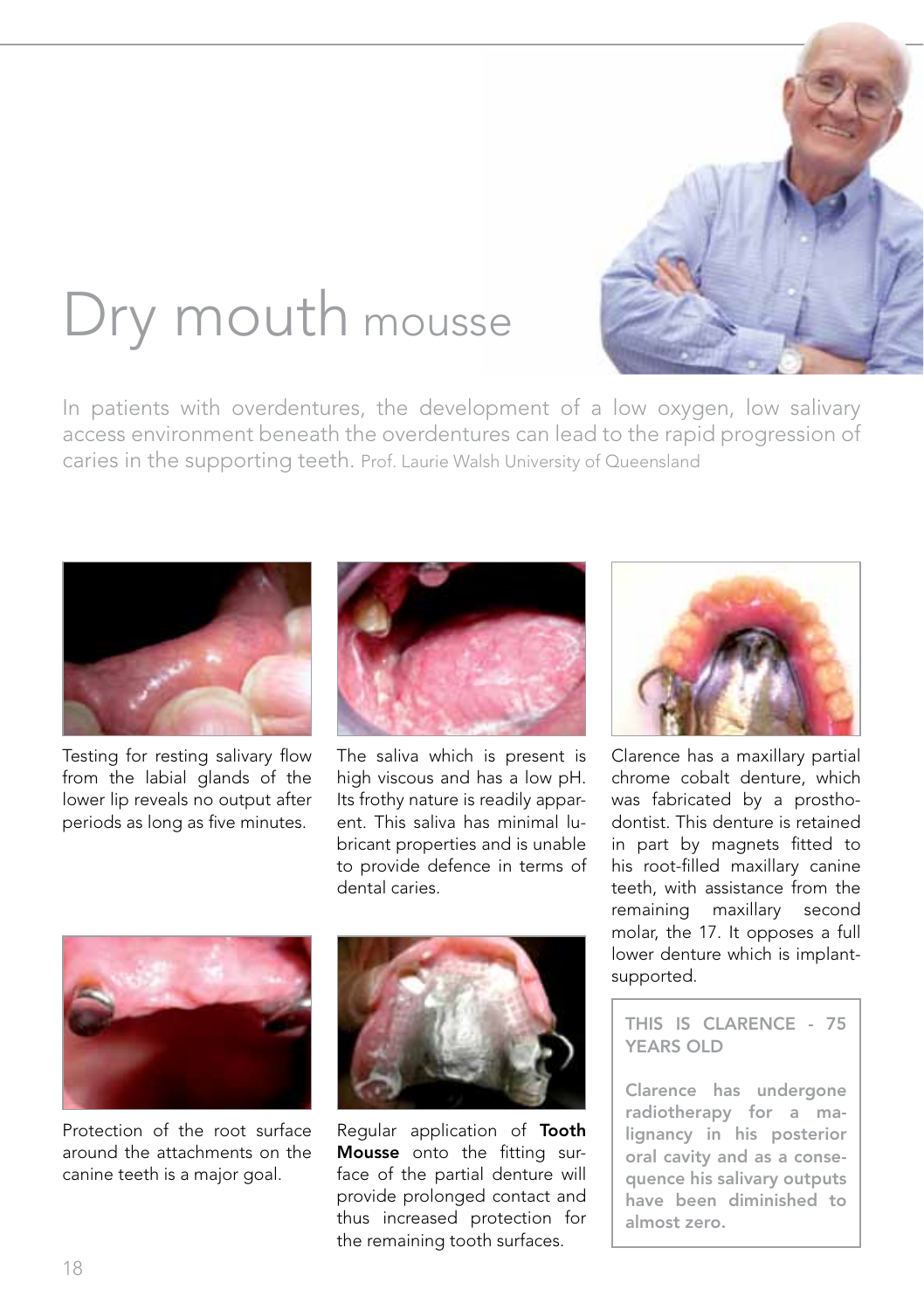### Literature

There is a wealth of published material on CPP-ACP, the active ingredient of Tooth Mousse, with over 90 articles available.

### Listed below are ten of the best:

- • Additional aids to the remineralisation of tooth structure. E.C. Reynolds, L.J.Walsh.Textbook: Preservation and Restoration of Tooth Structure - 2nd edition 2005, p111-118.
- • Acid Resistance of Enamel Subsurface Lesions Remineralized by a Sugar-Free Chewing Gum Containing Casein Phosphopeptide-Amorphous Calcium Phosphate.Y. Iijima, F. Cai, P. Shen, G.Walker, C. Reynolds, E.C. Reynolds. Caries Res 2004;38:551-556.
- Retention in plaque and remineralization of enamel lesions by various forms of calcium in a mouthrinse or sugar-free chewing gum. Reynolds EC, Cai F, Shen P,Walker GD. J Dent Res 2003 Mar 82:3 206-11
- Remineralization of enamel subsurface lesions by sugar-free chewing gum containing casein phosphopeptide-amorphous calcium phosphate. Shen P, Cai F, Nowicki A,Vincent J, Reynolds EC. J Dent Res 2001 Dec 80:12 2066-70
- • Advances in enamel remineralization: anticariogenic casein phosphopeptide-amorphous calcium phosphate. Reynolds EC, Black CL, Cross KJ, Eakins D, Huq NL,Morgan MV, Nowicki A, Perich JW, Riley PF, Shen P,Talbo G,Webber FW J Clin Dent 1999 X(2):86-88
- Anticariogenicity of calcium phosphate complexes of tryptic casein phosphopeptides in the rat. Reynolds EC, Cain CJ,Webber FL, Black CL, Riley PF, Johnson IH, Perich JW. J Dent Res 1995 Jun 74:6 1272-9
- • Anticariogenic complexes of amorphous calcium phosphate stabilized by casein phosphopeptides: a review. Reynolds EC. Spec Care Dentist 1998 Jan-Feb 18:1 8-16
- Remineralization of enamel subsurface lesions by casein phosphopeptide-stabilized calcium phosphate solutions. Reynolds EC. J Dent Res 1997 Sep 76:9 1587-95
- Anticariogenic casein phosphopeptides. Reynolds EC. Prot Peptide Lett 1999 295-303
- Incorporation of Casein Phosphopeptide-Amorphous Calcium Phosphate into a Glassionomer Cement. Mazzaoui SA, Burrow MF,Tyas MJ, Dashper SG, Eakins D, Reynolds EC. J Dent Res 2003 Nov 82:11 914-8

The full list of available references can be viewed on the **Tooth Mousse** download section at www.gceurope.com



CPP-ACP was developed at the School of Dental Science at the University of Melbourne Victoria / Australia. RECALDENT™ is used under licence from RECALDENT™ Pty. Limited. RECALDENT™ CPP-ACP is derived from milk casein, and should not be used on patients with milk protein and/or hydroxybenzoates allergy.